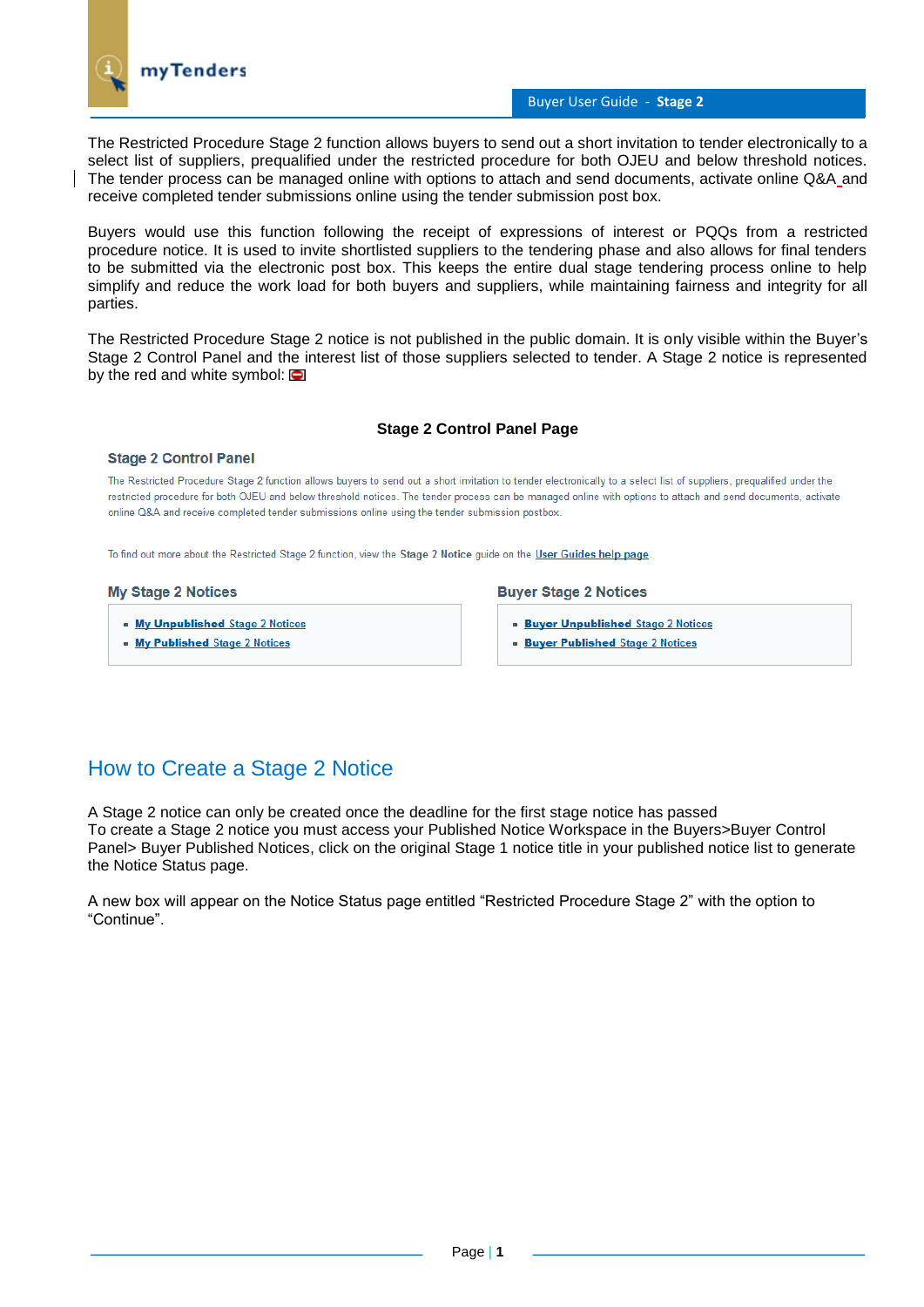

### **Published Stage 1 Notice Status Page**

| <b>Restricted Procedure Stage 2</b>                                                                                                                                                                                                                            | Continue |
|----------------------------------------------------------------------------------------------------------------------------------------------------------------------------------------------------------------------------------------------------------------|----------|
| This Restricted Procedure notice has passed the deadline date for expressions of interest and<br>the second stage of the Restricted Procedure process is now available.<br>Click Continue to create and send invitations to tender to short listed candidates. |          |
| <b>Notice Wizard Details</b>                                                                                                                                                                                                                                   | Copy     |
| Document ID: 190239 <u>View the original text</u>                                                                                                                                                                                                              | Award    |
| Title: 5 bespoke chairs                                                                                                                                                                                                                                        |          |
| <b>Type of Document: OJEU Notice</b>                                                                                                                                                                                                                           |          |
| <b>Type of Notice: Contract Notice</b>                                                                                                                                                                                                                         |          |
| Services/Supplies: Supply Contract                                                                                                                                                                                                                             |          |
| Procedure Type: Restricted Procedure                                                                                                                                                                                                                           |          |
| <b>Is Accelerated: No</b>                                                                                                                                                                                                                                      |          |
| Document Source: OJEU Wizard                                                                                                                                                                                                                                   |          |
| <b>Status: Dispatched</b>                                                                                                                                                                                                                                      |          |
| Created: 11/08/2011 16:14 by Administrator Administrator                                                                                                                                                                                                       |          |
| Last Amended: 11/08/2011 16:19 by Administrator Administrator                                                                                                                                                                                                  |          |
| Released: 11/08/2011 16:19                                                                                                                                                                                                                                     |          |

On clicking "Continue" you will be taken to the outset of Stage 2 Notice creation where you can work through each question by using the "Next" button or by using the drop down menu "Go to Question" and clicking go.

On clicking "Continue" the notice is saved to your Unpublished Stage 2 Notice workspace where you can edit and store the Stage 2 notice in the same fashion as standard notices. The answer to each question is stored when the "Next" or "Save" buttons are clicked and you can stop at any point during the process and return later to complete all of the questions.

**Note: You can only create one Stage 2 Notice per Contract Notice. Once you have created a Stage 2 Notice from a Contract Notice the "Continue" option will disappear. You can only create a new Stage 2 Notice by deleting an existing unpublished Stage 2 notice or cancelling a distributed one.** 

**Outset of Stage 2 Notice Creation – Edit Restricted Stage 2 Notice page**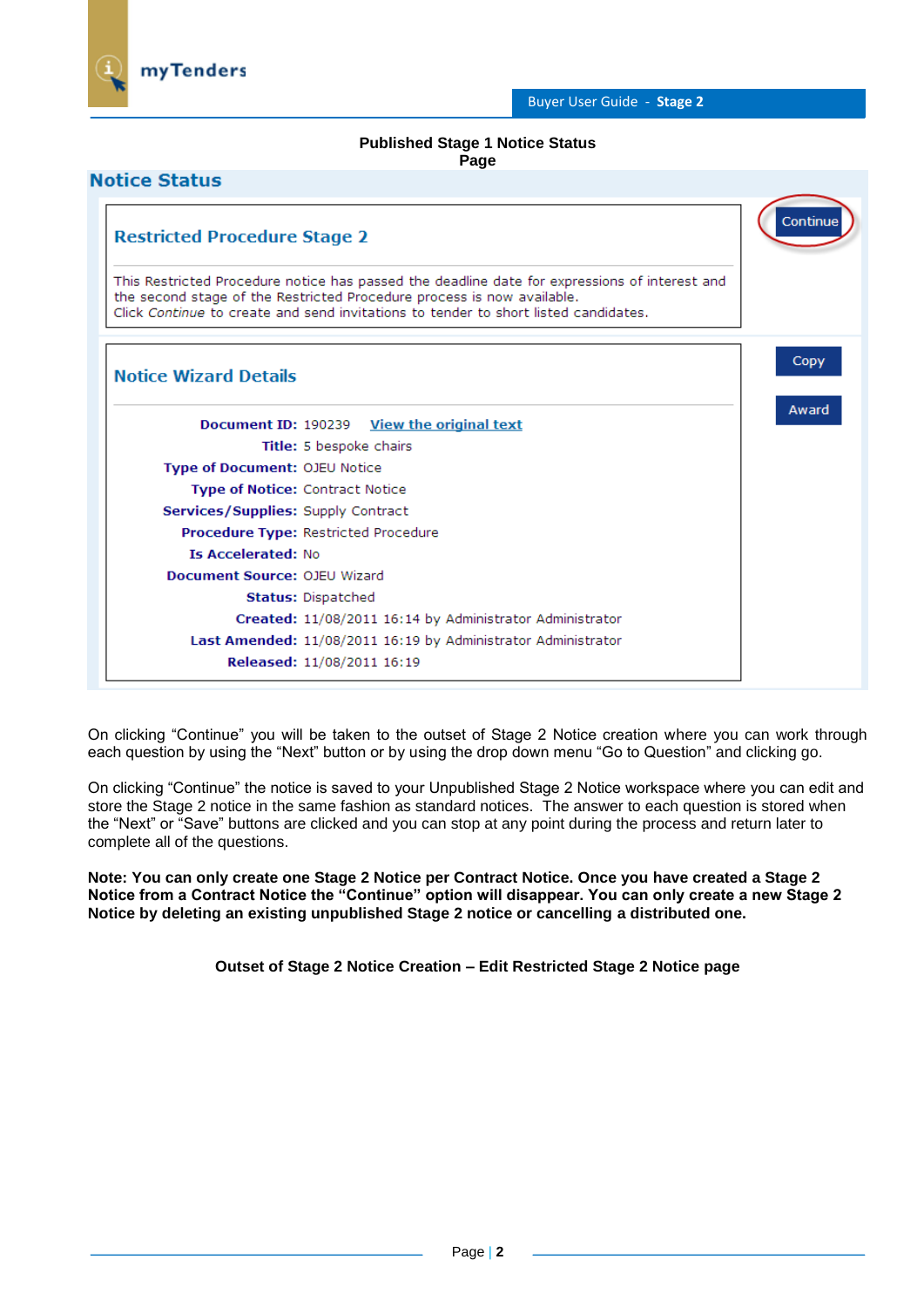

#### **Edit Restricted Stage 2 Notice**

Please update the notice details.

| Stage 2 - Purchasing authority details<br>Go to question: | Go            |
|-----------------------------------------------------------|---------------|
| <b>Stage 2 Details</b>                                    | <b>Next</b>   |
| Descriptive title: Copy of Test site notice 27/09/2013    |               |
| Type of Notice: Stage 2 v                                 | <b>Cancel</b> |
| Nature of Notice: Services Contract                       |               |
|                                                           |               |

The Stage 2 notice is made up of the following Questions:

#### **Purchasing authority details**

These are copied over from the original notice.

#### **Contract Title**

This is copied over from the original notice.

#### **Description of the Contract Requirements**

This is copied over from the original notice.

#### **Total Quantity or Scope**

Insert details of the quantity or scope of the contract.

#### **Deadline for submission of Tenders**

The deadline for completed tenders to be returned. If using the electronic post box this will be the deadline the post box closes.

#### **Additional Information**

A free text box for any supplementary information.

#### **Additional Options**

Here you must select whether you want to use the electronic post box for receipt of tenders. You can also use the Questions and Answers and Additional Documents function.

#### **Administrator Access**

Select the members of the buyer organisation who require the ability to edit and add further information to the notice once it has been distributed.

#### **Additional Documents (if option selected)**

Upload all documents to be distributed to the suppliers. There is no individual file size limit but the total file size of all documents should not exceed 100Mb.

## **Questions and Answers (if option selected)**

Select the main administrative contact who will be responsible for receiving and responding to questions.

### **Tender Postbox Opener (if option selected)**

Select the user(s) to open the tender post box and download the tender responses. Users must have "Opener" access in order to be selected here. For further information see the Post Box user guide.

Once you have answered all the relevant questions Stage 2 Notice creation is complete and you have the option to preview it, distribute it or return to your notice workspace.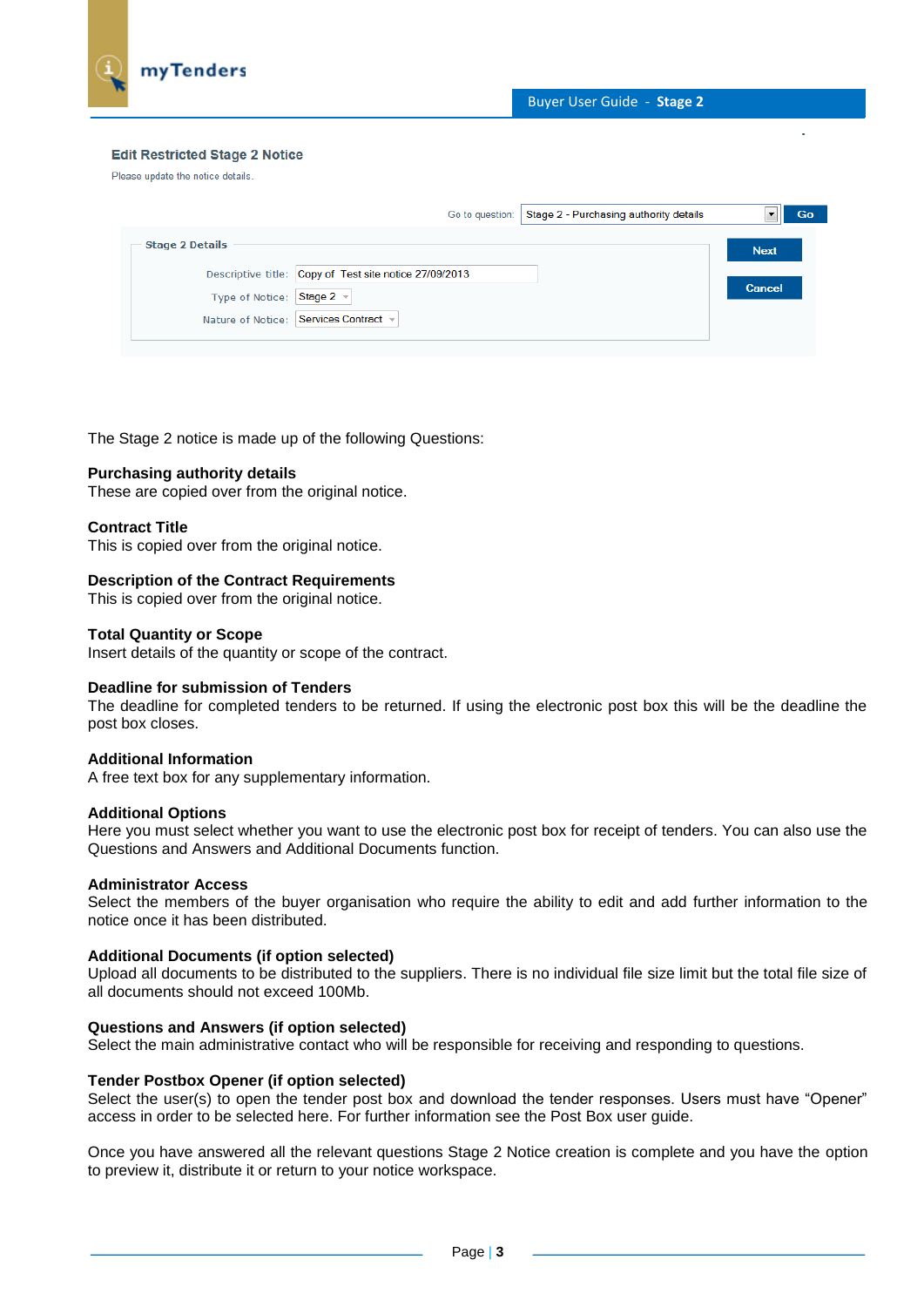

# How to Distribute a Stage 2 Notice

When you are ready to distribute the Stage 2 notice you must click the "Distribute the Notice" link to start the distribution process:

## **Restricted Procedure Stage 2 Creation Complete page Restricted Procedure Stage 2 Creation Completed**

Congratulations, you have completed the data entry for the following Restricted Procedure Stage 2:

190221 - 5 bespoke chairs

Note: The Restricted Procedure Stage 2 will not be published until you release it for distribution.

You can now carry out the following actions:

- Preview the notice.
- Distribute the notice.
- Return to your notice list and publish later.

Alternatively, if you are returning to the Stage 2 Notice from your Unpublished Stage 2 Notices list in your Stage 2 Control Panel, click on the title of the Stage 2 Notice and then the "Publish" button.

## **My Unpublished Stage 2 Notice Status Page**

## **My Unpublished Stage 2 Notices**

Stage 2 Control Panel > My Unpublished Stage 2 Notices

Detailed below is a list of your Stage 2 Notices awaiting publication. Click a notice title to view further information.

| 1 entries found. $\textcircled{0}\textcircled{0}$ Page 1 $\textcircled{1}$ of 1 Go |                |
|------------------------------------------------------------------------------------|----------------|
| Title                                                                              | <b>Created</b> |
| <b>D</b> 5 bespoke chairs                                                          | 11/08/2011     |
|                                                                                    |                |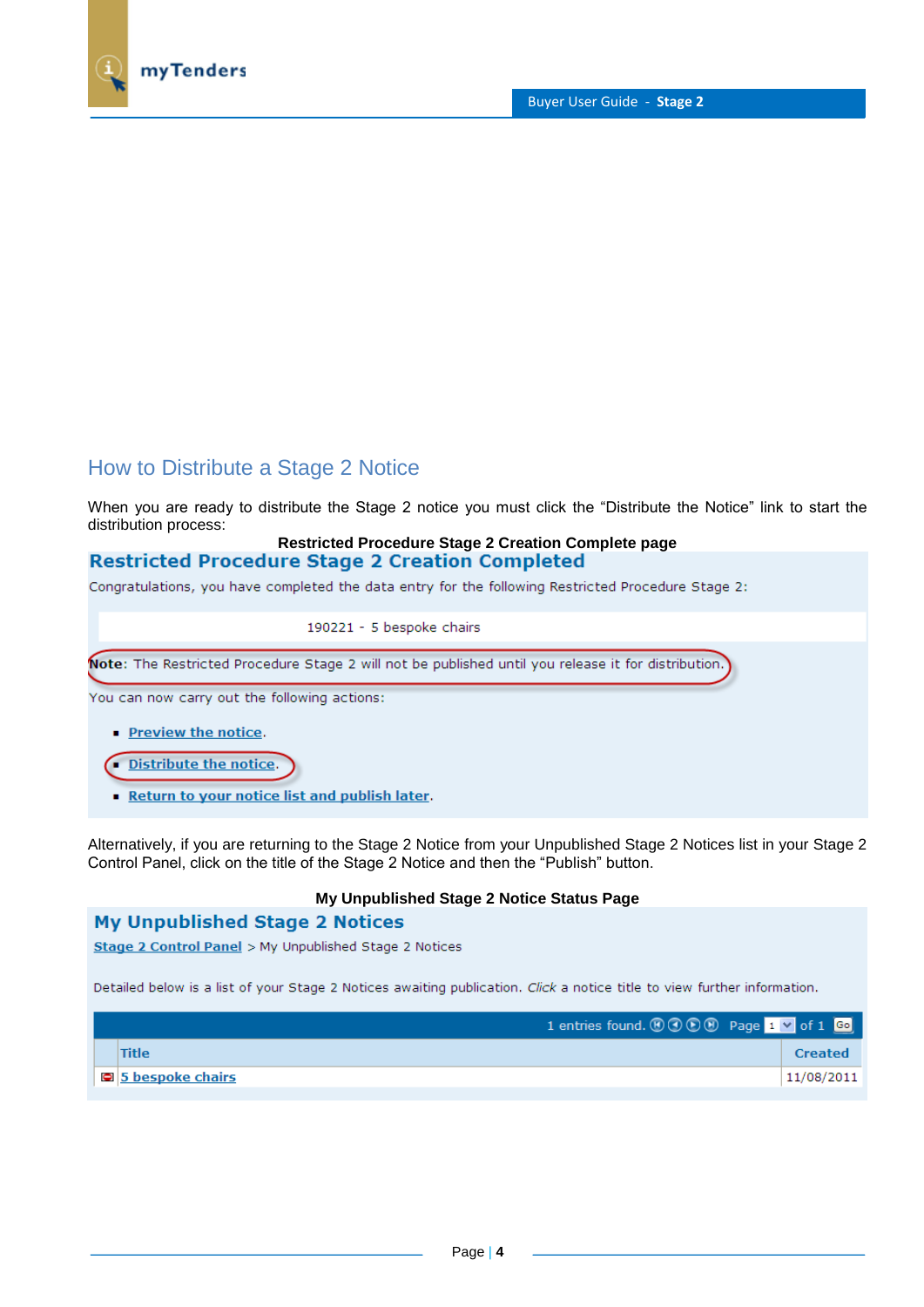

### **Stage 2 Notice Status page – Unpublished Notice List**



You will then be directed to the Stage 2 Distribution Page where you will select the suppliers that you want to invite to tender.

If you have used the electronic post box for the first stage notice then a list of all suppliers who submitted a response will be presented to you in the "Postbox Responses" tab, in the "Distribution List" box.

## **Stage 2 Details page Distribution List – Post Box Responses Tab**

| Distribution List                                                                                                                                                                                                              |  |  |  |  |  |
|--------------------------------------------------------------------------------------------------------------------------------------------------------------------------------------------------------------------------------|--|--|--|--|--|
| <b>Postbox Used</b>                                                                                                                                                                                                            |  |  |  |  |  |
| There were 2 Postbox responses dispatched in the original notice.                                                                                                                                                              |  |  |  |  |  |
| <b>Distribution List</b><br><b>Postbox Responses</b><br><b>Search For Suppliers</b><br>Below is a list of all the suppliers who can be added to the distribution list. Select the suppliers you<br>wish to add then click Add. |  |  |  |  |  |
| <b>Riverside interiors</b><br>Add<br>⊽<br>Andrew Bay - Supplier2@Riversideinteriors.com                                                                                                                                        |  |  |  |  |  |
| <b>Lisa's Design Services</b><br>⊽<br>Lisa Duncan - Supplier3@Lisadesigns.com                                                                                                                                                  |  |  |  |  |  |
|                                                                                                                                                                                                                                |  |  |  |  |  |

To add suppliers you wish to invite to tender to the distribution list you must tick the box to the left hand side of the supplier name and click "Add". You can add multiple suppliers at one time.

Each supplier you add is listed in the distribution list tab. If you wish to remove someone from the distribution list you can click "delete" next to their name.

## **Stage 2 Details page Distribution List – Distribution List Tab**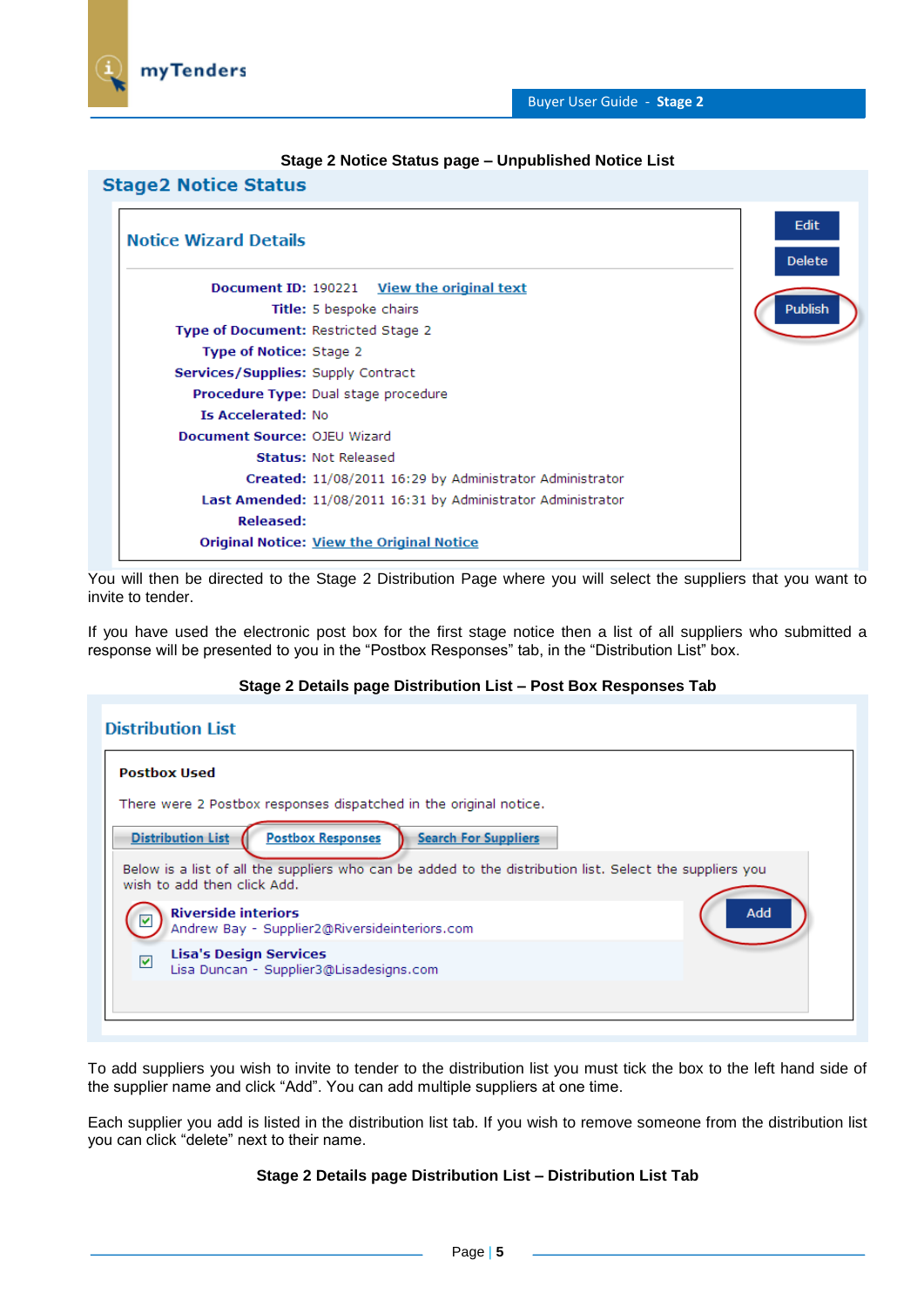

## **Distribution List**

| Postbox Used                                                                                                                                             |  |  |  |  |  |
|----------------------------------------------------------------------------------------------------------------------------------------------------------|--|--|--|--|--|
| There were 2 Postbox responses dispatched in the original notice.<br><b>Distribution List</b><br><b>Postbox Responses</b><br><b>Search For Suppliers</b> |  |  |  |  |  |
| Delete Andrew Bay - Supplier2@Riversideinteriors.com<br>Delete Lisa Duncan - Supplier3@Lisadesigns.com                                                   |  |  |  |  |  |

If there are suppliers you wish to add who did not submit to the electronic post box in the first stage notice you can search for them using the "Search For Suppliers" tab. Type the company name into the "Search for" field and click "Search".

| <b>Distribution List</b>                                                                                                                                         |  |  |  |  |  |
|------------------------------------------------------------------------------------------------------------------------------------------------------------------|--|--|--|--|--|
| <b>Postbox Used</b>                                                                                                                                              |  |  |  |  |  |
| There were 2 Postbox responses dispatched in the original notice.                                                                                                |  |  |  |  |  |
| <b>Search For Suppliers</b><br><b>Postbox Responses</b><br><b>Distribution List</b>                                                                              |  |  |  |  |  |
| Enter a company name in the box below to search for suppliers. Select the suppliers you wish to add<br>then click Add.<br>Search<br>Search for: Riverside Design |  |  |  |  |  |
| Add<br><b>Riverside Design</b><br>Francis Boyle - Francisboyle453@gmail.com                                                                                      |  |  |  |  |  |

# **Stage 2 Details page Distribution List – Search for Suppliers Tab**

Once you are happy with the distribution list, click "Distribute" in the "Stage 2 Details" box.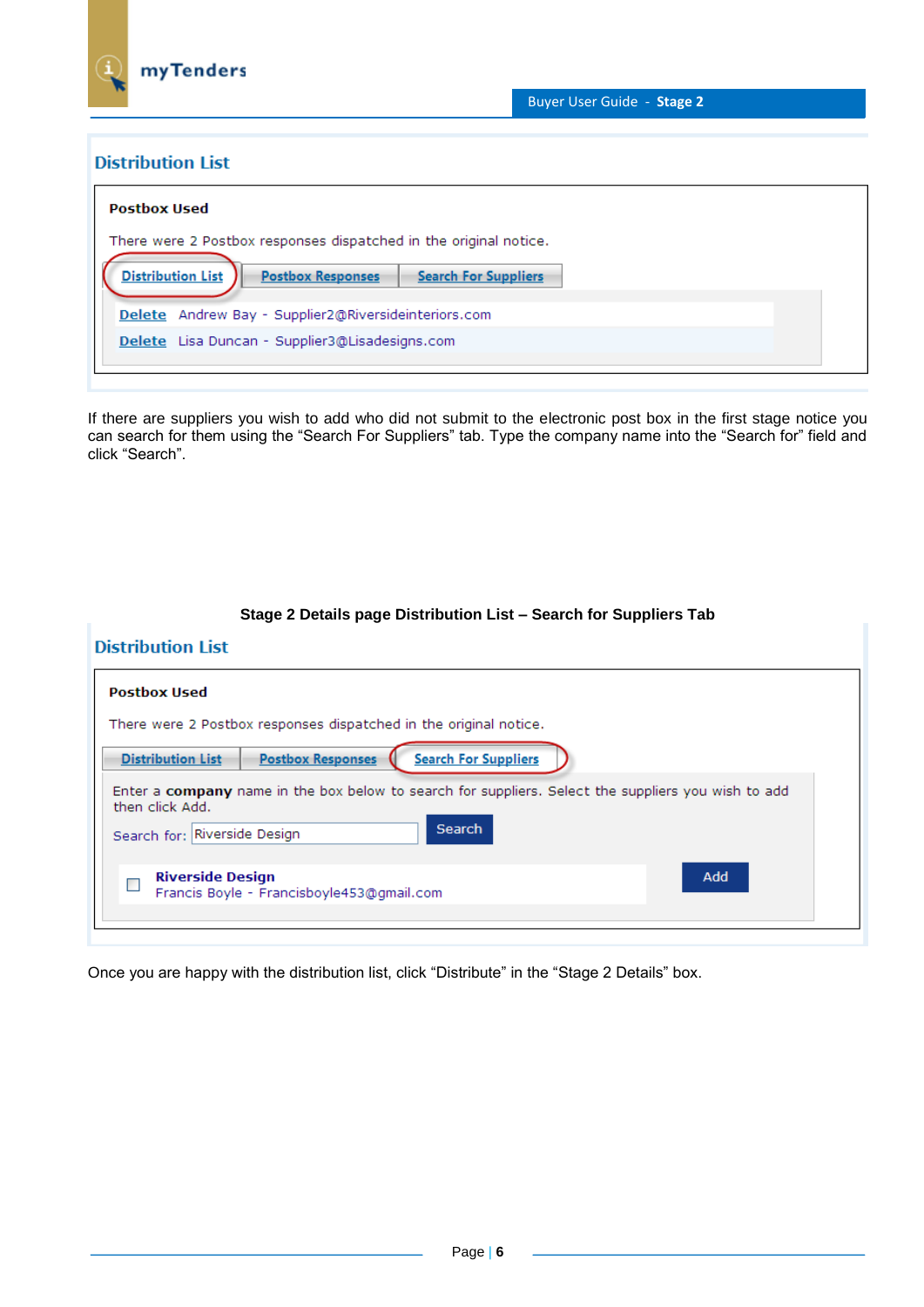## **Stage 2 Details page Stage 2 Notice – Distribute Restricted Procedure Stage 2 Distribute Restricted Procedure Stage 2**

This page will allow you to distribute your Restricted Procedure Stage 2 Notice to one or more suppliers. Below are details of the Stage 2 Notice. To distribute the notice you must add suppliers to the distribution list.

| <b>Stage 2 Details</b>                                                              |
|-------------------------------------------------------------------------------------|
| <b>Distribute</b><br>Title: 5 bespoke chairs                                        |
| Type of Notice: Stage 2                                                             |
| Nature: Supply Contract<br>Cancel                                                   |
| Deadline: 24/08/2011 12:00:00                                                       |
|                                                                                     |
| <b>Distribution List</b>                                                            |
| <b>Postbox Used</b>                                                                 |
| There were 2 Postbox responses dispatched in the original notice.                   |
| <b>Distribution List</b><br><b>Postbox Responses</b><br><b>Search For Suppliers</b> |
| Delete Andrew Bay - Supplier2@Riversideinteriors.com                                |
| Delete Lisa Duncan - Supplier3@Lisadesigns.com                                      |
|                                                                                     |

Clicking "Distribute" will send an e-mail to all suppliers on the list informing them of the Invitation to Tender and asking them to log into the site to accept or decline the invitation. The Stage 2 notice will automatically be added to the selected supplier's Interest List.

# Administering a Distributed Stage 2 Notice

Once distributed, the Stage 2 notice will be added to your Published Stage 2 Notice Workspace from where the Administrators selected during notice creation can access and administer it.

## **My Published Stage 2 Notice Status Page**

## **My Published Stage 2 Notices**

Stage 2 Control Panel > My Published Stage 2 Notices

Detailed below is a list of your published Stage 2 Notices. Click a notice title to view further information.

| 2 entries found. $\textcircled{0}\textcircled{0}\textcircled{0}$ Page 1 $\textcircled{1}$ of 1 Go |                       |
|---------------------------------------------------------------------------------------------------|-----------------------|
| Title                                                                                             | Deadline Published    |
| $\Box$ 5 bespoke chairs                                                                           | 24/08/2011 11/08/2011 |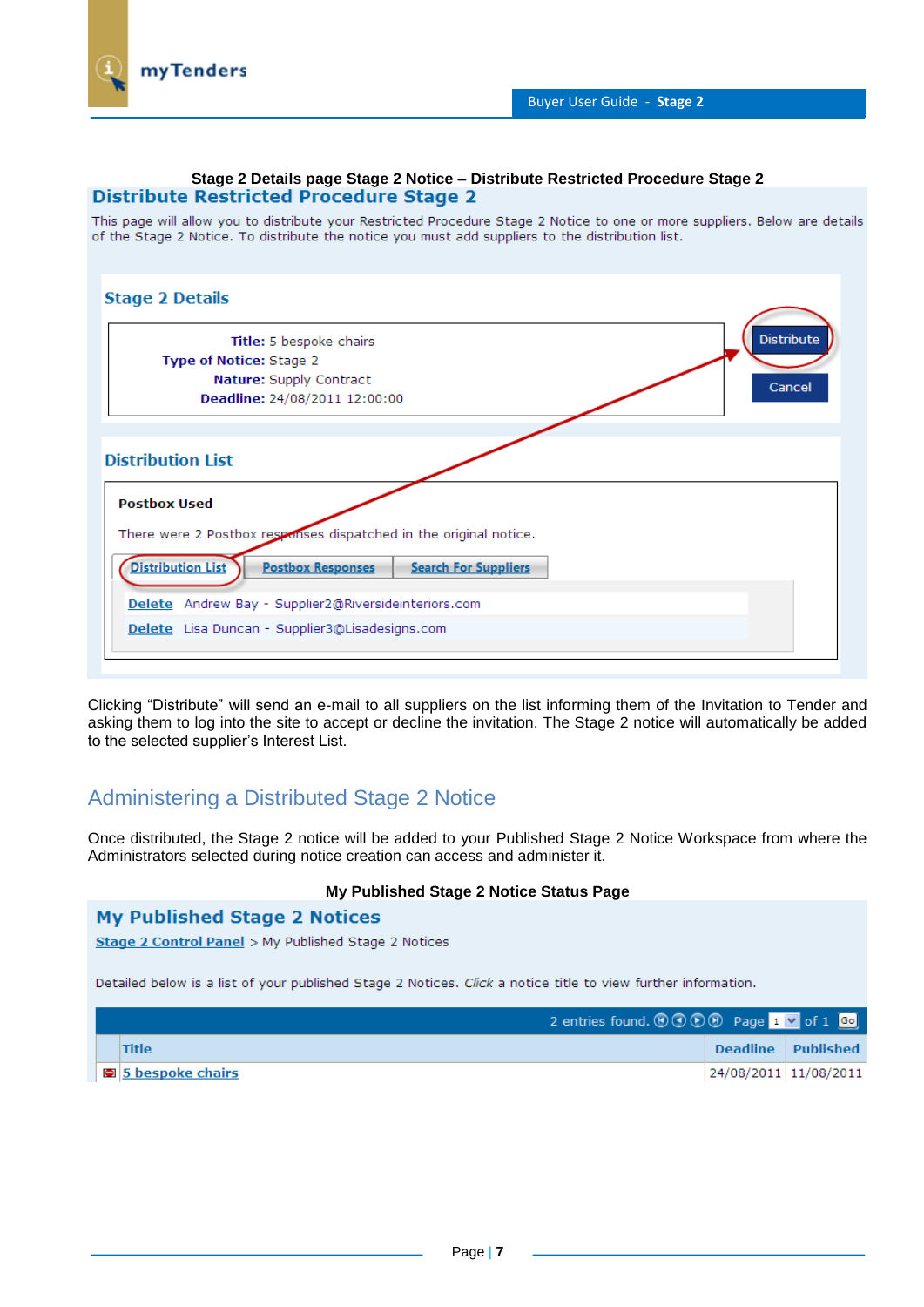

## **As with a standard notice you can:**

- Change the deadline
- Cancel the notice
- Add additional information
- Add additional documents
- Respond to Questions and Answers
- Access the electronic post box

All updates made to the notice will be communicated to the distribution list by e-mail.

You can also add suppliers to the distribution list after you have dispatched the notice.

## **Published Stage 2 Workspace – Stage 2 Notice Status View**

| <b>Published Details</b>                                                                                                                                                                                                                                                                                                                                                                                  |
|-----------------------------------------------------------------------------------------------------------------------------------------------------------------------------------------------------------------------------------------------------------------------------------------------------------------------------------------------------------------------------------------------------------|
| Tender ID: DEC080160<br><b>Action: View Published Stage 2 notice</b><br><b>Change Stage 2 Deadline</b><br><b>Cancel Stage 2</b>                                                                                                                                                                                                                                                                           |
| <b>Title: Architect Services</b><br>Published: 19/12/2011 16:02 by Peter Wilson<br><b>Type of Notice: Stage 2</b><br>Tender Deadline: 21/12/2011 at 12:00:00<br><b>Archived Date: -</b><br>Visible On Site: No<br><b>Distribution List:</b> 3 supplier(s) currently in distribution list<br><b>View Distribution List</b><br><b>View access to distribution list</b><br>Add supplier to distribution list |
| <b>Additional Notice Options</b>                                                                                                                                                                                                                                                                                                                                                                          |
| Listed below are the additional options available for this notice.                                                                                                                                                                                                                                                                                                                                        |
| <b>View/Change List of Additional Information</b><br><b>Additional Information: 0 update(s)</b><br><b>Additional Documents: 1 document(s)</b><br><b>View/Change Additional Document List</b><br><b>Question and Answers: 0 question(s)</b><br><b>View Questions and Answers</b><br>Postbox: 0 response(s)<br><b>View Submission Postbox</b>                                                               |
|                                                                                                                                                                                                                                                                                                                                                                                                           |

## **View Stage 2 Distribution List**

By clicking on "View Distribution List" you can see a list of suppliers you have invited to tender. You will also see whether they have accepted or declined the invitation to tender. In the example below one supplier has confirmed they will submit a bid, one has declined and four have not responded. You may wish to contact the suppliers who have yet to respond to ensure they have received the e-mail.